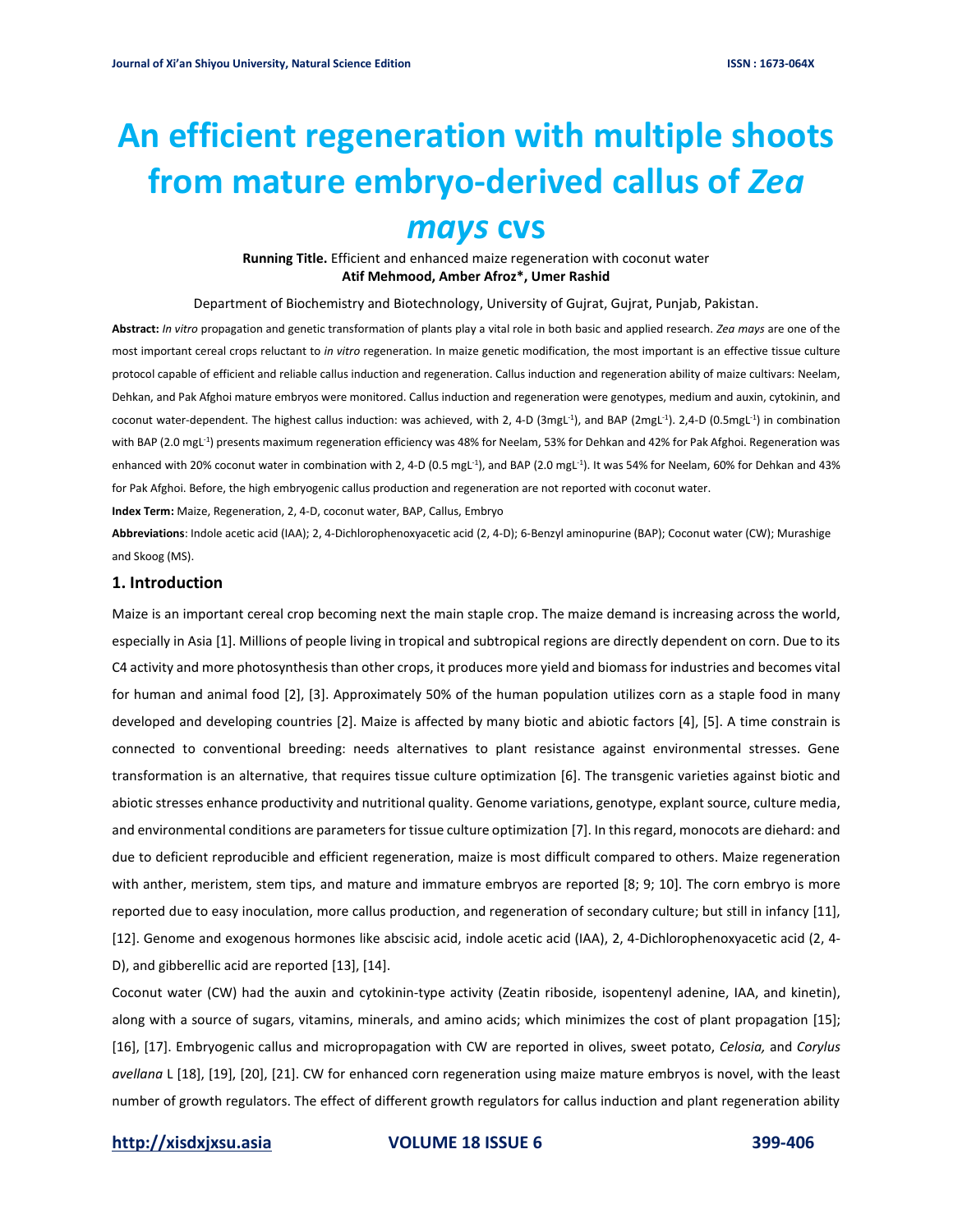of three maize genotypes (Neelam, Dehkan, Pak Afghoi) was enhanced and optimized. The optimized protocol will be helpful for maize transformation studies.

# **2. Research Elaborations**

# **2.1. Plant material and sterilization**

Mature *Z. mays* var (Neelam, Dehkan, and Pak Afghoi) seeds were obtained from Horticultural Research Institute (HRI); National Agriculture Research Centre (NARC) Islamabad. 2g seeds of all varieties were surface sterilized with a few drops of Tween-20 followed by washing in 0.8% v/v sodium hypochlorite (Clorox), for 20 min. It was followed by seeds washing with DD water for 15 min thrice. Seeds embryos were placed on the appropriate media.

# **2.2. Callus induction and regeneration**

Murashige and Skoog (MS) medium [22] was prepared along with vitamins including thiamine, myoinositol, nicotinic acid, pyridoxine, and glycine. MS media and vitamins with (1, 2, 3, and 4 mg L<sup>-1</sup>) 2, 4-D, and BAP (0.5, 1, 2, and 2.5 mg L<sup>-1</sup>), were used for callus induction, with 30 g L<sup>-1</sup> sucrose as a carbon source; and 6 g L<sup>-1</sup> agar as the gelling agent. The pH was adjusted to 5.8. Inoculated embryos were placed in the growth chamber for 2D without light, followed by a 2W light period under standard conditions (300  $\mu$ mol m<sup>-2</sup> s<sup>-1</sup>, 16 h light/8 h dark at 25°C and 70% relative humidity). Then calli (0.5 cm size) was transferred to a maintenance MS medium with 2, 4-D (2 mgL-1 ). After two weeks; the maintained proliferated calli were transferred to a regeneration medium containing 2, 4-D, (0.5 mg L<sup>-1</sup>), and BAP (0.5, 1, 2, and 2.5 mg L<sup>-1</sup>). The best combination obtained was used with CW (10, 15, 20, and 25%). Cultures were transferred to the growth room under standard conditions. For callus induction and regeneration, four replications (100 explants/Cali/replication) were used: in each treatment. Means and STDEV are used; for error bars in MS Excel. One-way analysis of variance; was used to find the significant difference between the different concentrations of growth regulators responses in different maize varieties. Different alphabets reflect the significant difference among varieties within the same media composition.

# **3. Result and Discussion**

Tissue culture techniques are employed: to improve plant growth by medicinal and ornamental plants, biological activities, transformation, and secondary metabolites production [13]. Maize is one of the world's three most important staple crops with wheat and rice and is gaining more importance on a day-to-day basis worldwide basis. Its importance will be more prominent in the next decade, especially for health-conscious people in basic; or processed forms [23]. Biotechnology's importance is for maize genetic improvement and augmented production with its expanding demands. One of the main aims of maize tissue culture is to use maize germplasm for transforming immature/mature embryos with *Agrobacterium tumefaciens*, using standard binary vectors/RNAi constructs [9], [10], [24], [25], [26]. The first maize regeneration from immature embryos leading to callus induction was reported in 1975, followed by embryo-derived maize tissue cultures from scutellum cells via somatic embryogenesis [11], [12], [27].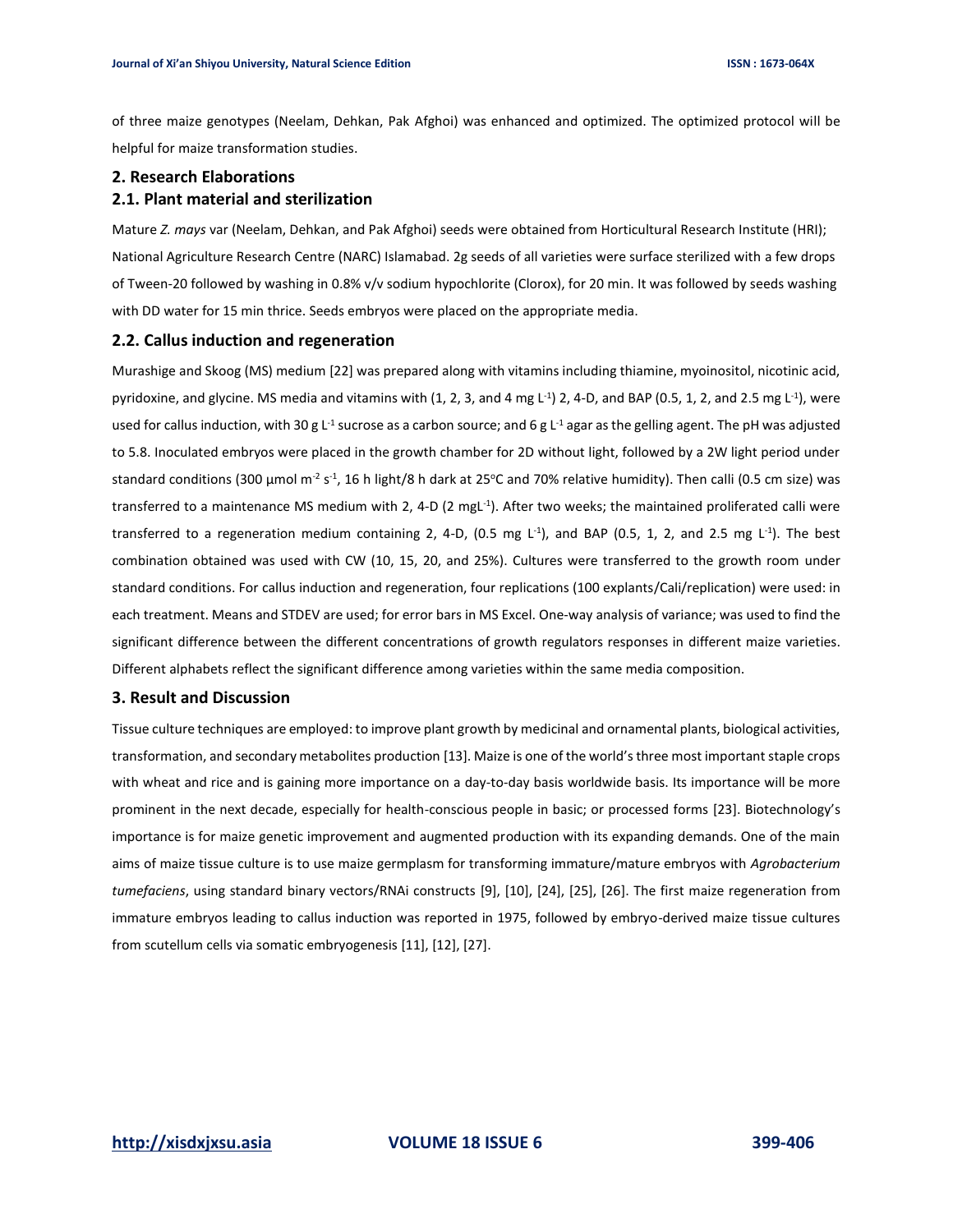



In this study, callus induction; and regeneration of maize: a reluctant crop by immature embryos: were studied. Embryogenic callus induction in maize is crucial, as regeneration from non-embryogenic callus is negligible [23]. The molecular mechanism involved in the maize cultivars' differential response for callus induction and regeneration: shows increasing transcripts related to signal transmission, transduction, iron and heme-binding, membrane formation, defense, and energy transduction, via GA signaling [28], [29]. Du et al. [29] reported ZMBBM; importance in the signal transduction pathway, leading to cell differentiation and somatic embryo formation; confirmed by the transformation of an immature embryo. Although immature embryo-derived callusis frequently reported: constraint is the unavailability of explants round the year, pollination seasonal variation, and greenhouse facility requirements [14]. Maize cultivars *in vitro* cultures differences are genotypic dependent; so maize varieties (Neelam, Dehkan, Pak Afghoi) callus induction and regeneration were optimized using a combination of 2, 4-D, and BAP. It was followed: by callus regeneration by combinations of 2, 4- D, BAP alone, or combination to CW. Factors affecting callus regeneration include genotype, medium, type, and level of auxin. 2, 4-D higher concentration has a significant role in callus induction; hinders regeneration.





*Z. mays* cvs Neelam, Dehkan, Pak Afghoi mature embryos had differential responses on a combination of MS media. Mature embryos forming abnormal callus were removed manually and sub-cultured for further proliferation. 2, 4-D (3mg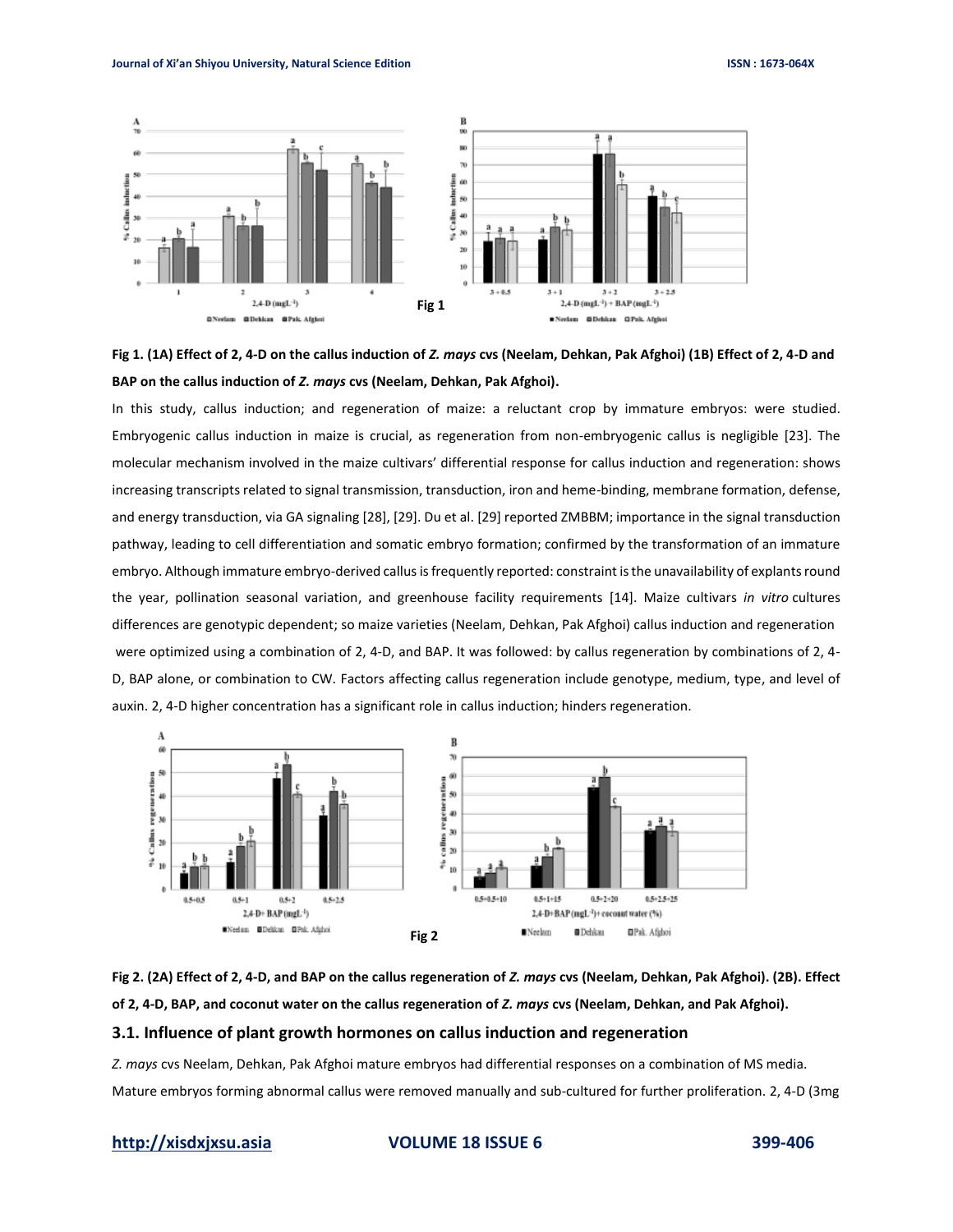L<sup>-1</sup>) gave the highest callus induction percentage: 62% for Neelam, 55% for Dehkan, and 52% for Pak Afghoi; among all combinations used (Fig 1A, 3A). It was further improved, with BAP (0.5, 1, 2, and 2.5 mgL<sup>-1</sup>): and maximum callus induction was observed with 3mgL<sup>-1</sup> 2, 4-D and 2.0 mgL<sup>-1</sup> BAP was: Neelam (77%), Dehkan (76%), and Pak Afghoi (58%) (Fig 1B, 3). 90% and 52.5% callus induction: were reported with 2, 4-D (3 mgL-1) alone or in combination with kinetin [30]. Du *et al.* [29] reported immature embryos (1.0-1.2 mm) on an N6 medium with 1.5 mgL<sup>-1</sup> 2, 4-D for transcriptomic analysis for understanding the mechanism involved in the callus induction for reluctant maize cultivars. 2, 4 D higher concentration was essential for callus induction from cereal embryos.



**Fig 3**

**Fig 3. Callus induction of** *Z. mays* **cvs (Neelam, Dehkan, Pak Afghoi) on 2, 4-D (0.5mgL-1 ) in combination with BAP (2.0 mgL-1 ) 3 weeks' post-inoculation (3A, 3F) Neelam (3B, 3C) Dehkan (3C, 3D, 3E) Pak Afghoi.**

Dehkan gave the highest regeneration against all other cultivars for all growth regulator combinations. 0.5mgL<sup>-1</sup> 2, 4-D and 2mgL-1 BAP: represent the highest regeneration: 48% for Neelam, 53% for Dehkan and 42% for Pak Afghoi (Fig 2A). Calli regeneration was further improved with CW (10-25%) in addition to 0.5mgL<sup>-1</sup> 2, 4-D and 2mgL<sup>-1</sup> BAP. The highest regeneration was observed: 2, 4-D (0.5 mg L<sup>-1</sup>) and BAP (2 mg L<sup>-1</sup>) with 20% CW: Neelam (54%), Dehkan (60%), and Pak Afghoi (43%) (Fig 2B, 4, 5). LS medium for maximum maize callus induction with 1.5 mg  $L<sup>-1</sup>$  2, 4-D is reported. BAP and Kinetin (0.5 mg L<sup>-1</sup>, each): are reported for regeneration [24]. 16-21% regeneration was found: on MS media having 4 mg  $L<sup>-1</sup>$  BAP and 2 mg  $L<sup>-1</sup>$  Kinetin [30].

Regeneration and callus induction in maize is highly genotypic dependent, and the genotype determines the callus induction percentage. Various reports tell us widely about the combinations of growth regulators with basal medium [11], [12]. MS media with 2 mg L<sup>-1</sup> BAP, 1 mg L<sup>-1</sup> Kinetin and 0.5 mg L<sup>-1</sup> naphthalene acetic acid promoted the highest frequency of shoot induction in maize [31]. Hong *et al*. [32] reported immature embryos on MS media proline, dicamba with 2, 4-D.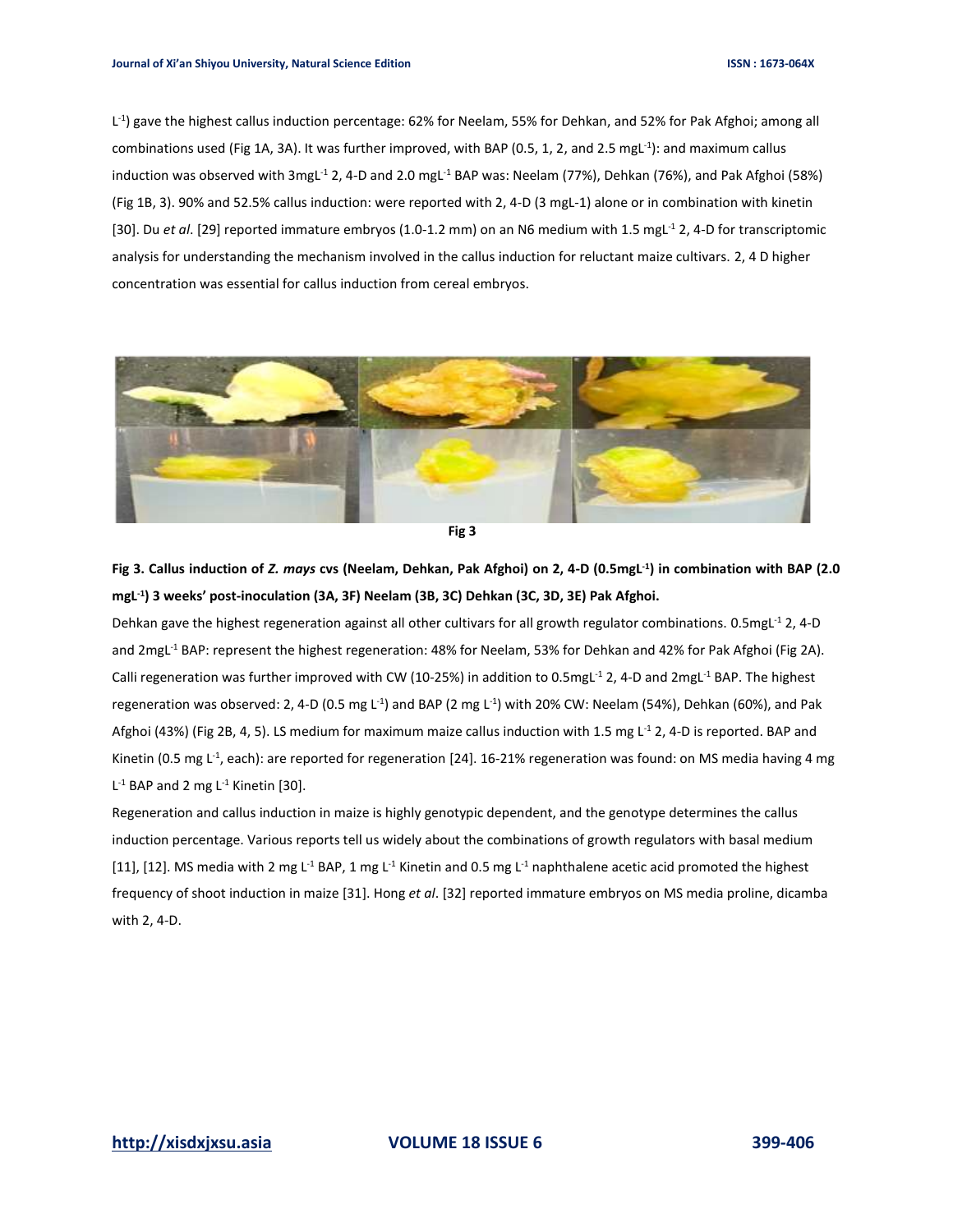

**Fig 4. Effect of 2, 4-D (0.5mgL-1 ) in combination with BAP (2.0 mgL-1 ) on the callus regeneration of** *Z. mays* **cvs. (4A, 4B, 4C). Effect of 2, 4-D, BAP, and coconut water on the callus regeneration of** *Z. mays* **cvs (Neelam, Dehkan, and Pak Afghoi) 2 weeks and (4D, 4E, 4F) 3 Week-Post-Inoculation.**

(0.5 mgL<sup>-1</sup>), and AgNO3 for the highest callus induction. While MS medium supplemented: with zeatin (5 mgL<sup>-1</sup>) shows the highest regeneration. Jiao et al. [33] reported N<sub>6</sub> medium supplemented with 0.25 mg L<sup>-1</sup> 2, 4-D, proline (0.8 mg m L<sup>-</sup>  $^1$ ), and folate 0.5 mg mL $^1$  for maize callus induction (84%.) IBA 0.8 mg L $^1$  and 6-BA 1.5 mg L $^1$  were added: to the N $_6$ medium in regeneration. N6 supplemented with 2, 4-D (2 mg L<sup>-1</sup>): reported for embryogenic callus induction. And regeneration percentage of 12.2% was reported with MS medium, 60% sucrose and IAA 0.5 mg L<sup>-1</sup> + BAP 1.0 mg L<sup>-1</sup> [34]. Similarly, we have obtained higher callus induction with higher 2, 4-D, and BAP concentration (3 mgL<sup>-1</sup>). Regeneration maximum frequency was obtained: with lower auxin (0.5 mg L<sup>-1</sup>) and relatively higher BAP concentration (2.0 mg L<sup>-1</sup>) with 20% CW (Fig 2, 5). CW is one of a complex substance: a mixture of auxins and cytokines [15], [16], [17]. So, it can replace the expensive growth regulators; for the recalcitrant crop regeneration. CW in maize regeneration is reported: in the late '90s, but chimera callus growth is reported rather than the compact callus [35].



**Fig 5**

**Fig 5. Regeneration of** *Zea mays* **cultivar (Neelam, Dehkan, Pak Afghoi) on 2, 4-D, BAP, and coconut water (5A) Neelam (5B) Pak Afghoi (5C) Dehkan, followed by shifting to fresh medium for regeneration on (5D) Neelam (5E) Pak Afghoi (5F) Dehkan.**

# **4. Conclusion**

At the stage of embryogenic callus induction, induction rate and regeneration ability are controlled by genetic factors of embryogenic callus. Different genotypes e.g. Neelam, Dehkan, and Pak Afghoi showed varying results, while embryo induction of Dehkan was the most successful for regeneration (53-60%). The highest callus induction: was achieved with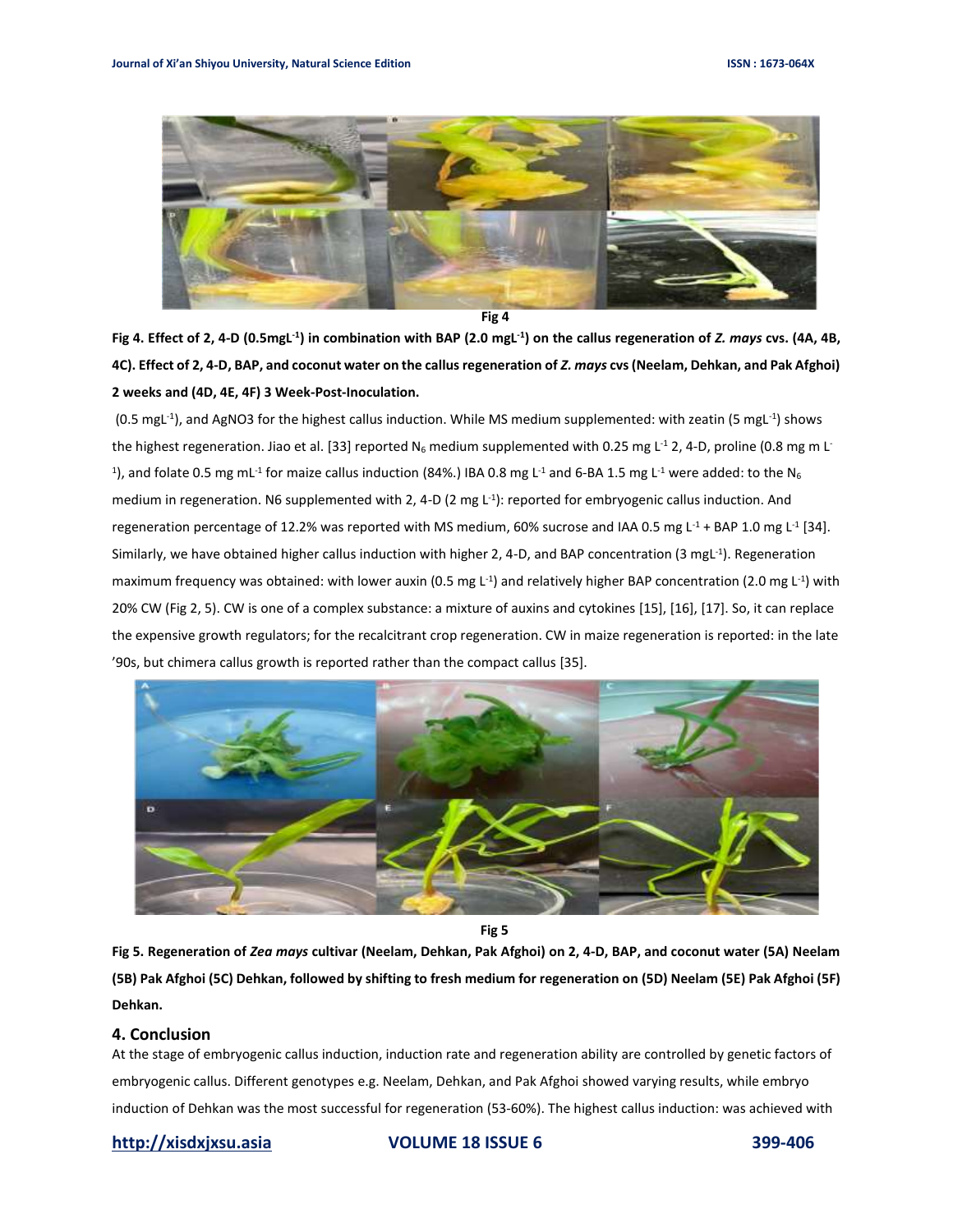2, 4-D (3mgL<sup>-1</sup>), and BAP (2mgL<sup>-1</sup>). Regeneration was enhanced with 10% CW in combination to 2, 4-D (0.5mgL<sup>-1</sup>), and BAP

 $(2.0 \text{ mgL}^{-1}).$ 

# **Declaration of Funding**

The research funding is supported by National Research Program for Universities (NRPU 6506), Higher education

Commission Islamabad, Pakistan at the Department of Biochemistry and Biotechnology, University of Gujrat, Gujrat

Pakistan.

# **Conflicts of Interest**

The authors declare no conflicts of interest.

### **Ethical Statement**

This article does not contain any studies with human participants or animals performed by the authors.

### **Consent for publication**

The corresponding author had taken consent from all co-authors to the submission, and publication of their data in the

Journal of Xi'an Shiyou University, Natural Science Edition.

### **Author Contribution**

Atif Mehmood (Experiment execution, Formal analysis, First draft preparation); Dr. Amber Afroz (Supervision,

Experimental Design, Concept, Funding source); Dr. Umer Rashid (Co-supervision, Concept, Paper Final editing).

# **References**

[1] B.M. Prasanna, K. Pixley, M.L. Warburton, and C.-X. Xie, "Molecular marker-assisted breeding options for maize improvement in Asia". Mol. Breed., vol. 26, pp. 339-356, 2010. [https://doi.org/10.1007/s11032-009-9387-3.](https://doi.org/10.1007/s11032-009-9387-3)

[2] A. Urban, P. Rogowski, W. Wasilewska-Debowska, and E. Romanowska, "Understanding maize response to nitrogen limitation in different light conditions for the improvement of photosynthesis". Plants, vol. 10, pp. 1932, 2021. doi. 10.3390/plants10091932.

[3] J. Zhao, X. Yang, and S. Sun, "Constraints on maize yield and yield stability in the main cropping regions in China". Eur. J. Agron., vol. 99, pp. 106-115, 2018.

[4] C.A. Blanco, J.G. Pellegaud, U. Nava-Camberos, D. Lugo-Barrera, P. Vega-Aquino, J. Coello, A.P. Teran-Vargas, and J. Vargas-Camplis, "Maize pests in Mexico and challenges for the adoption of integrated pest management programs". J. Integr. Pest Manag., vol 5, no 4, pp. E1-E9, 2014. doi. [10.1603/IPM14006.](https://doi.org/10.1603/IPM14006)

[5] B. Bhusal, M.R. Poudel, R. Pandit, R. Regmi, P. Neupane, K. Bhattarai, B. Maharjan, K.C. Bigyan, and S. Acharya, "A review on abiotic stress resistance in maize (*Zea mays* L.): Effects, resistance mechanisms, and management". J. Biol. Today's World, vol. 10, no. 2, pp. 1-3, 2021.

[6] O.J. Olawuyi, A.C. Odebode, B.J. Babalola, E.T. Afolayan, and C.P. Onu. "Potentials of arbuscular mycorrhiza fungus in tolerating drought in maize (*Zea mays* L.)". Amer. J. Plant Sci., vol. 5, no. 5, pp. 779-786, 2014.

[7] O. Ombori, N.M. Gitonga, and J. Machuka. "Somatic embryogenesis and plant regeneration from immature embryos of tropical maize (*Zea mays* L.) inbred lines". Biotechnol., vol. 7, no. 2, pp. 224-232, 2008.

[8] Y. Jia, Q.X. Zhang, H.T. Pan, S.Q. Wang, Q.L. Liu, and L.X. Sun. "Callus induction and haploid plant regeneration from baby primrose (*Primula forbesii* Franch.) anther culture". Sci. Hortic., vol. 176, pp. 273-281, 2014.

[9] Y. Ishida, Y. Hiei, and T. Komari. "Tissue culture protocols for gene transfer and editing in maize (*Zea mays* L.)". Plant Biotechnol., vol. 37, pp. 121-128, 2020. doi: 10.5511/plantbiotechnology.20.0113a.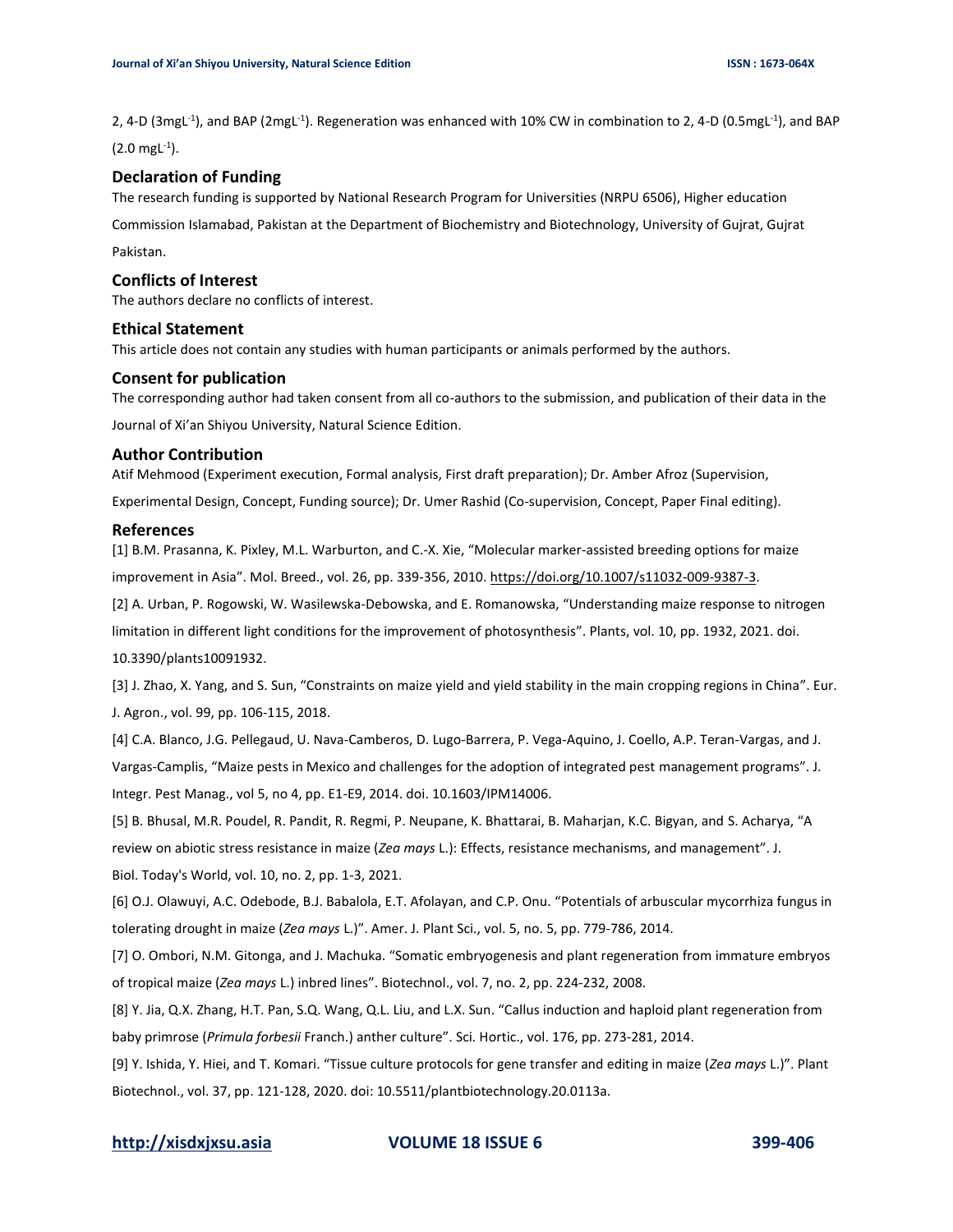[10] N. Wang, M. Arling, G. Hoerster, L. Ryan, E. Wu, K. Lowe, W. Gordon-Kamm, T.J. Jones, N.D. Chilcoat, and A. Anand. "An efficient gene excision system in maize". Front. Plant Sci., vol. 11, pp. 1298, 2020. doi: 10.3389/fpls.2020.01298.

[11] Y. Ishida, Y. Hiei, and T. Komari, "Tissue culture protocols for gene transfer and editing in maize (Zea mays L.)" Plant Biotechnol (Tokyo), vol. 37, no. 2, pp. 121-128, 2020. Doi. 10.5511/plantbiotechnology.20.0113a.

[12] C.E. Green, and R.L. Phillips, "Plant regeneration from tissue cultures of maize". Crop Sci., vol. 15, no. 3, pp. 417-421, 1975.

[13] B.M. Twaij, Z.H. Jazar and M.N. Hasan, "Trends in the use of tissue culture, applications and future aspects". Int. J. Plant Biol., vol. 11, no. 1, 2020[. https://doi.org/10.4081/pb.2020.8385.](https://doi.org/10.4081/pb.2020.8385)

[14] X.Q. Huang, and Z.M. Wei, "High-frequency plant regeneration through callus initiation from mature embryos of maize (*Zea mays* L.)". Plant Cell Rep., vol. 22, no. 11, pp. 793-800, 2004.

[15] J. Arditti, "Micropropagation of Orchids" vol. II., 2<sup>nd</sup> Ed. Blackwell Publishing, Oxford, UK, 2008.

[16] J.W.H. Yong, L. Ge, Y.F. Ng, and S.N. Tan, "The chemical composition and biology properties of coconut (*Cocos mucifera* L.) water" Molecules, vol. 14, pp. 5144-5164, 2009.

[17] M.L. Aguilar, F. Espadas, B. Maust, and L. Saenz, "Endogenous cytokinin content in coconut palms affected by lethal yellowing" J. Plant Pathol., vol. 91, no. 1, pp. 141-146, 2009.

[18] M.A.S. Prando, P. Chiavazza, A. Faggio, and C. Contessa, "Effect of coconut water and growth regulator supplements on *in vitro* propagation of *Corylus avellana* L" Sci. Hortic., vol. 171, pp. 91-94, 2014.

[19] P.S. Michael, "Effects of coconut water on callus initiation and plant regeneration potentials of sweet potato".

Journal and Proceedings of the Royal Society of New South Wales, vol. 144 no. 3& 4, pp. 91-101, 2011.

[20] N. Daud, R.M. Taha, N.N.M. Noor, and H. Alimon, "Provision of low cost media options for *in vitro* culture of *Celosia* sp". Afr. J. Biotech., vol. 10, no. 80, pp. 18349-18355, 2011.

[21] R.A.V. de Souza, F.T. Braga, T.A. Setotaw, J.V. Neto, P.H. de Azevedo, V.H. de Azevedo, and G.M.D.A. Cançado.

"Effect of coconut water on growth of olive embryos cultured *in vitro*". Cienc. Rural, vol. 43, no. 2, pp. 290-296, 2013.

[22] T. Murashige, and F. Skoog, "A revised medium for rapid growth and bioassays with tobacco tissue cultures". Physiol Plant., vol. 15, no. 3, pp. 473-497, 1962.

[23] T.J. Jones, 2009. "Maize tissue culture and transformation: The first 20 years. In: Kriz AL, Larkins B.A. (eds) Molecular genetic approaches to maize improvement". Biotechnology in Agriculture and Forestry, vol. 63. Springer, Berlin, Heidelberg. [ahttps://doi.org/10.1007/978-3-540-68922-5-2.](https://doi.org/10.1007/978-3-540-68922-5-2)

[24] S. Muppala, P.K. Gudlavalleti, S. Pagidoju, K.R. Malireddy, S.K. Puligandla, and P. Dasari, "Distinctive response of maize (*Zea mays* L.) genotypes in vitro with the acceleration of phytohormones" J Plant Biotechnol., vol. 47, pp. 26-39, 2020. doi. 10.5010/JPB.2020.47.1.026.

[25] M. Liu, Y. Zhou, T. Liu, J. Lu, J. Qu, S. Guan, and Y. Ma, "Optimization of *Agrobacterium tumefaciens* mediated genetic transformation of maize". Phyton, vol, 91, no. 2, 2022. doi. 10.32604/phyton.2022.016325.

[26] M.M. Julkowska, "Restriction release: Improved maize transformation efficiency". Plant Physiol., vol. 181, no. 4, pp. 1397, 2019[. https://doi.org/10.1104/pp.19.01311.](https://doi.org/10.1104/pp.19.01311)

[27] Lu, C., V. Vasil, and I.K. Vasil, "Improved efficiency of somatic embryogenesis and plant regeneration in tissue cultures of maize (*Zea mays* L.)" Theor. Appl. Genet., vol. 66, pp. 285-289, 1983.